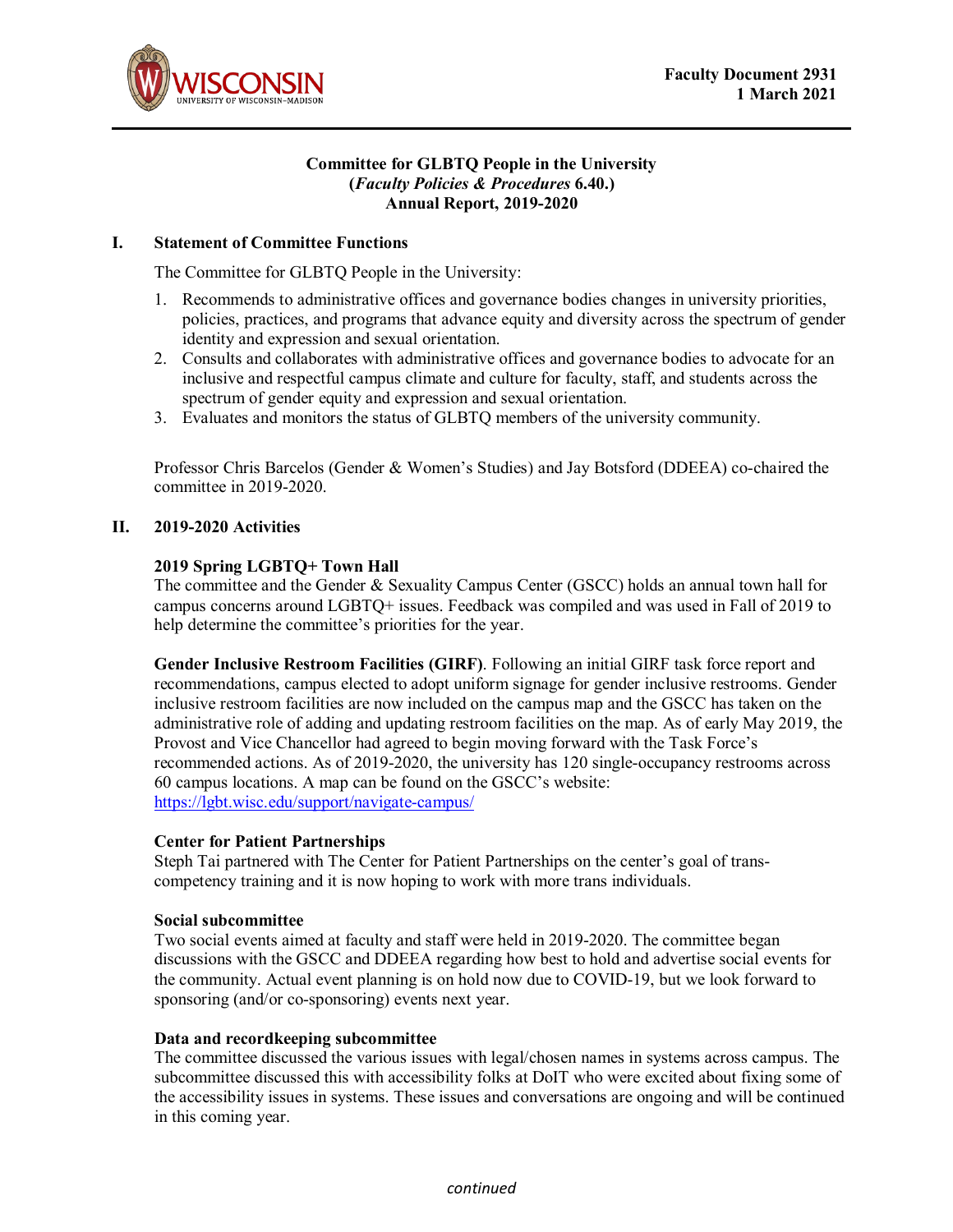## **Domestic partnership subcommittee**

After intensive investigation, the conclusion is that domestic partnership benefits are a legislative issue that would need to be pursued at the state level. The committee reiterates that domestic partnership benefits remain a relevant concern for UW-Madison employees and students. As was discussed at the 2019 LGBTQ+ Town Hall, committee members are aware of faculty candidates who turned down positions at UW-Madison due to the lack of domestic partner benefits.

#### **Climate subcommittee**

One of the issues that came up from several folks at the 2019 Spring Town Hall was that of general Campus Climate. The subcommittee was formed based on these comments and plans to continue researching the climate around LGBTQ+ people at the university and what may be done to improve in this area.

## **Open House subcommittee**

As for the gender-inclusive housing subcommittee, though it never met as a group, Maggie Riordan is reappointed to the committee for the upcoming year. She has been working with housing to change a number of their advertising, application, and room assignments policies. Maggie attended a genderinclusive housing training at the MBLGTACC conference in February and is more motivated than ever to make actual inclusive housing a reality at UW-Madison.

## **III. Current and Future Issues or Concerns**

In 2020-2021, the committee has so far focused on immediate concerns compounded by COVID-19. A subcommittee on Best Practices for Virtual Communications has been founded and will work on putting together a best practices document for working with LGBTQ+ people in online spaces. On a related note, many members of the committee individually signed a letter to the Office of the Registrar in support of the GSCC's efforts to make immediate use of an existing option to turn on the ability to indicate pronouns in Canvas. This is an ongoing discussion.

On October  $16<sup>th</sup>$ , 2020 the committee unanimously voted to change its name to "The LGBTQ+ Committee". The reasons for the name change are threefold:

1) The acronym "GLBTQ" is considered outdated.

2) Using the current most widely accepted version of the acronym will align the committee with language used in most other units at UW-Madison.

3) To simplify the name.

Please see Faculty Doc #**2933** for the formal proposed change.

On February  $12<sup>th</sup>$ , 2021, the Committee voted to change all "ex officio, nonvoting" members to "ex officio, voting" members.

Please see Faculty Doc #**2933** for the formal proposed change and precedence for changing this seat from non-voting to voting.

 $M = 1$ 

## **V. Committee Membership**

Committee for GLBTQ People in the University, 2019-2020

|                           |                                     | Member | 1 erm |
|---------------------------|-------------------------------------|--------|-------|
| Faculty:                  |                                     | Since  | Ends  |
| Chris Barcelos (co-chair) | Gender & Women's Studies            | 2018   | 2020  |
| Stephanie Budge           | Counseling Psychology               | 2017   | 2020  |
| Paige Glotzer             | <b>History</b>                      | 2019   | 2022  |
| Kristina Shutts           | Psychology                          | 2019   | 2020  |
| Nan Enstad                | Community & Environmental Sociology | 2019   | 2020  |
|                           |                                     |        |       |